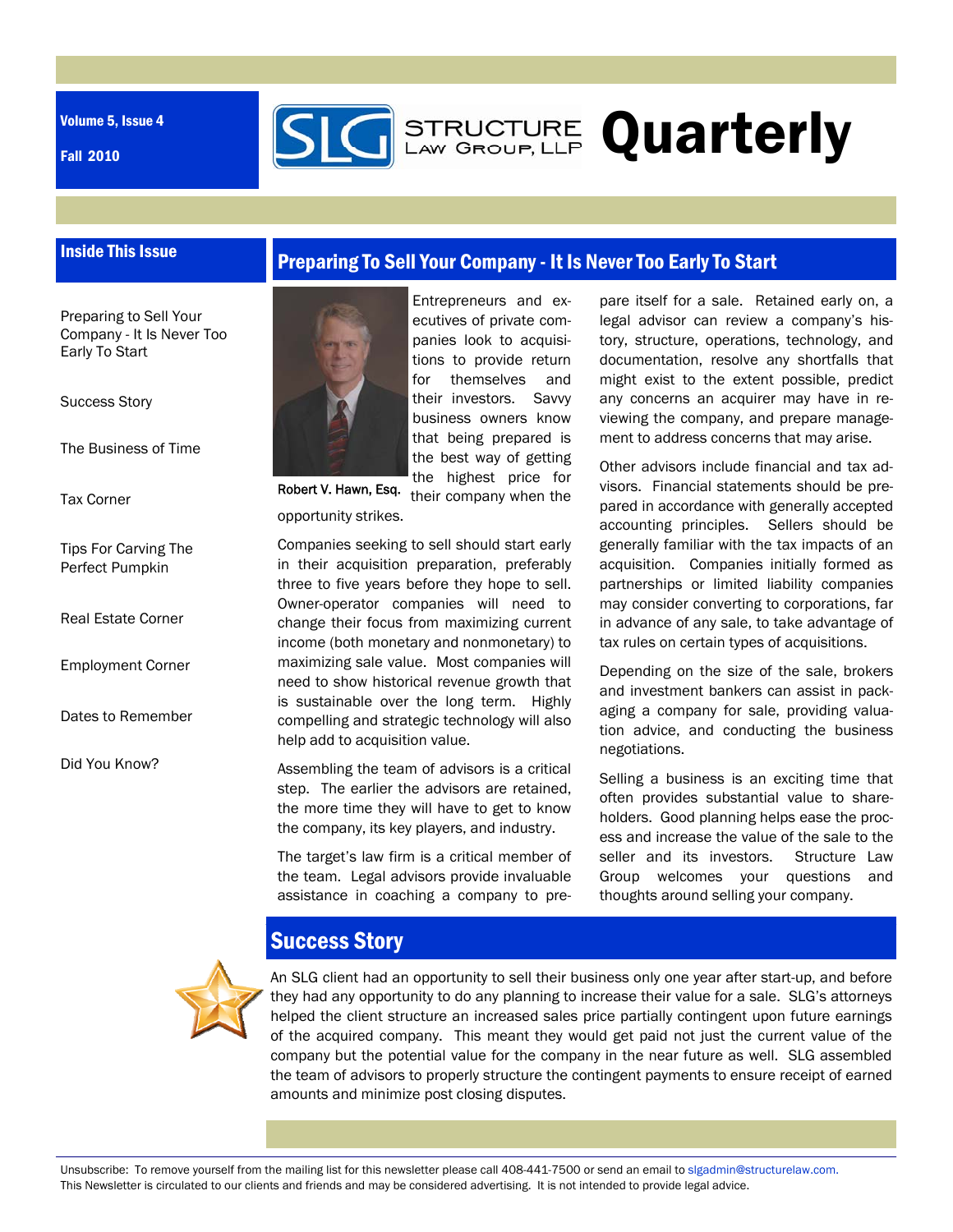#### The Business Of Time

There is nothing like starting your own business to make you realize that there is not enough time in the day. When you first start your business, there is so much to do and so little time to do it. You find yourself working Saturdays and Sundays in order to catch up and try to get ahead for the week to come. However, there are always more tasks that you did not anticipate, taking more time

this cycle begins to wear you down and

Tamara B. Pow, Esq. than you planned to spend. Eventually,

you realize that you are not spending time on yourself, your family and your friends. When working harder is no longer the answer, it is time to work smarter.

First – just as you plan your work schedule, plan your breaks. Schedule in what time you will be leaving the office, what family activities you will attend, when you will exercise, and when you will socialize.

Second – treat each day like the last day of work before a

vacation. Think about how productive you are when you are trying to clean off your desk before going out of town and try to work like that all of the time to meet the schedule you set for yourself.

Third -- don't get sidetracked on things that don't build value or bring in money. Ignore those slightly interesting but really useless emails from a store you once shopped in. If old friends want to connect on Facebook or meet up for lunch, schedule that for after-hours or weekends. If you let it eat into your work time, your work time will eat up all of your personal time and you will begin to resent it.

Fourth - make a list of the things you must get done and then prioritize them. Arrange for a block of time when you don't check email and don't answer the phone, and check

things off your list, one at a time, starting with the highest priority item.

When running a business, time is money. Spend yours wisely.



#### Tax Corner

#### Small Business Jobs and Credit Act of 2010

On September 27, 2010 President Obama

signed the Small Business Jobs and Credit Act of 2010 – designed for economic growth primarily by stimulating small businesses. As a result, for the first time in 2010 and 2011, the Section 179 expense deductions are extended to real estate, up to a total cost of \$250,000 for qualified leasehold improvements, qualified restaurant property and qualified retail improvement property.

Another benefit of the Small Business Jobs and Credit Act of 2010 is that individuals subject to self-employment tax are now able to deduct health insurance costs for themselves and their family members for employment tax purposes.

#### IRS Increases Audits….Through The Mail

On top of regular face to face audits, the IRS is now doing more than one million correspondence exams each year, as a

key part of its plan to increase audit coverage. The focus is on business expenses for small businesses, as well as Schedule C deductions for self-employed business owners. *Source: Kiplinger Tax Letter Vol. 85, NO. 15, July 23, 2010.*

#### IRS Increases Audits….of Corporations With \$50m Or Less In Assets

The IRS is planning 22,000 line by line examinations of 2009 tax returns chosen randomly over different industries. The plan is to gather data to improve return selection criteria. *Source: Kiplinger Tax Letter Vol. 85, NO. 17, August 20, 2010.*

#### If Your Income Is Over \$1,000,000 – Beware Of California Penalties

From 2009 forward, California requires individual taxpayers with adjusted gross income equal to or greater than \$1 million to pay 90% of the current year tax through estimated tax payments, or be subject to an underpayment penalty. These taxpayers cannot use the prior-year safe harbor. *Source: Spidell's California Taxletter, Volume 32.7, July 1, 2010.*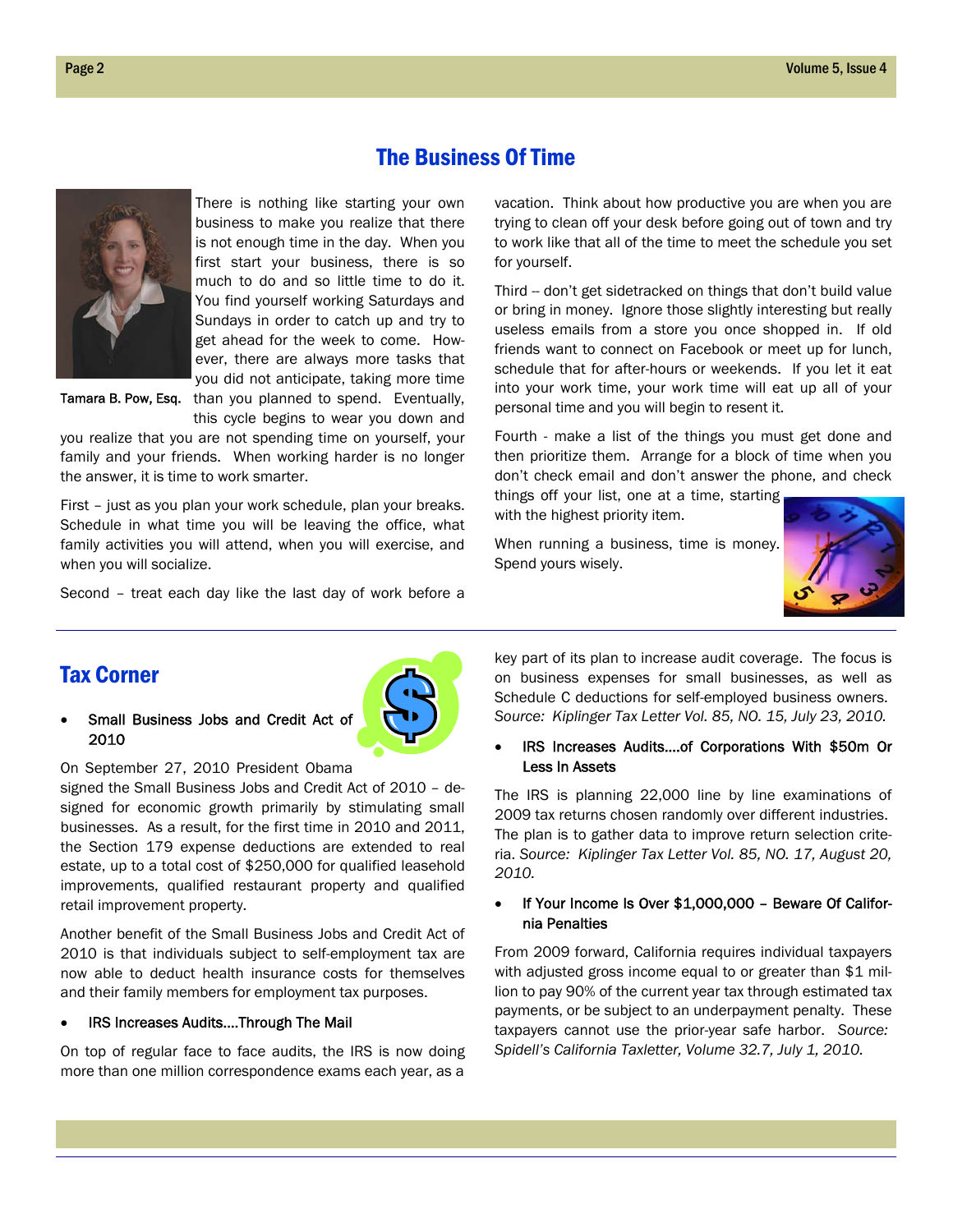### Tips For Carving The Perfect Pumpkin

- When searching for the perfect pumpkin, look for one with a flat bottom so that it will rest firmly on a flat surface.
- Find a pumpkin without bruises or scratches that may interfere with your carving.
- Carve the pumpkin no more than one or two days before Halloween as pumpkins tend to get moldy quickly once carved.
- Before carving, draw your design on the pumpkin with a water based marker. This allows you to wipe off your "mistakes" with a sponge before carving.
- If you decide to use a stencil, place the stencil against the pumpkin and use a thumbtack or ice pick to outline the stencil onto the pumpkin.
- Carve the large areas of the pumpkin with a sharp, straight edged knife or a serrated metal saw found in pumpkin carving kits. Dull blades can be very dangerous when carving a pumpkin and the metal saws are safer for children.
- Do not hold knives in a stabbing position.
- Use slow and steady strokes when carving your pumpkin.
- Cut the top of the pumpkin at an angle so that the top does not fall in when the pumpkin starts to shrink.
- Use an X-Acto knife for the details.
- For smaller curves and circles, you can use the tip of a potato peeler.
- Use a toothpick to reattach sections that are accidentally removed.
- After carving, cover all cut surfaces of the pumpkin with vegetable oil or petroleum jelly to increase the pumpkin's life.
- For young children, use paint, markers or stickers to decorate pumpkins instead of carving.

 On-call Time Doesn't Count For Real Estate Pros

In order for real estate professionals to beat the passive loss rules and deduct

their rental losses, over 50% of their working hours, and at least 750 hours per year, must be materially involved in real estate as a developer, broker, landlord, etc. related to real estate. The Tax Court recently held that only the time actually working counts – unfortunately, being on-call for rental units does not. However, since the taxpayer's adjusted gross income did not exceed \$150,000 he was allowed to deduct some of his losses from actively managed real estate against his other income (\$25,000 allowance subject to phase out as AGI exceeds \$100,000, ending at \$150,000). *Moss, 135 TC No. 18. Source: Kiplinger Tax Letter Vol. 85, NO. 20, October 1, 2010.* 

#### Real Estate Corner **Employment Corner**

 Free Employment Seminars By The Employment Development **Department** 

The EDD is offering seminars in San Jose covering:

- $\Rightarrow$  Federal/State basic payroll taxes *November 18th and December 14th*
- $\Rightarrow$  Employee or Independent Contractor Tax Seminar *October 26th and December 6th*
- $\Rightarrow$  State Labor Law and Payroll Tax Seminar *November 2nd, November 22nd and December 16th*
- $\Rightarrow$  How to Manage Unemployment Insurance Costs Tax Seminar *December 10th*

For more information go to http://www.edd.ca.gov/ Payroll\_Tax\_Seminars/ or call 888-745-3886.